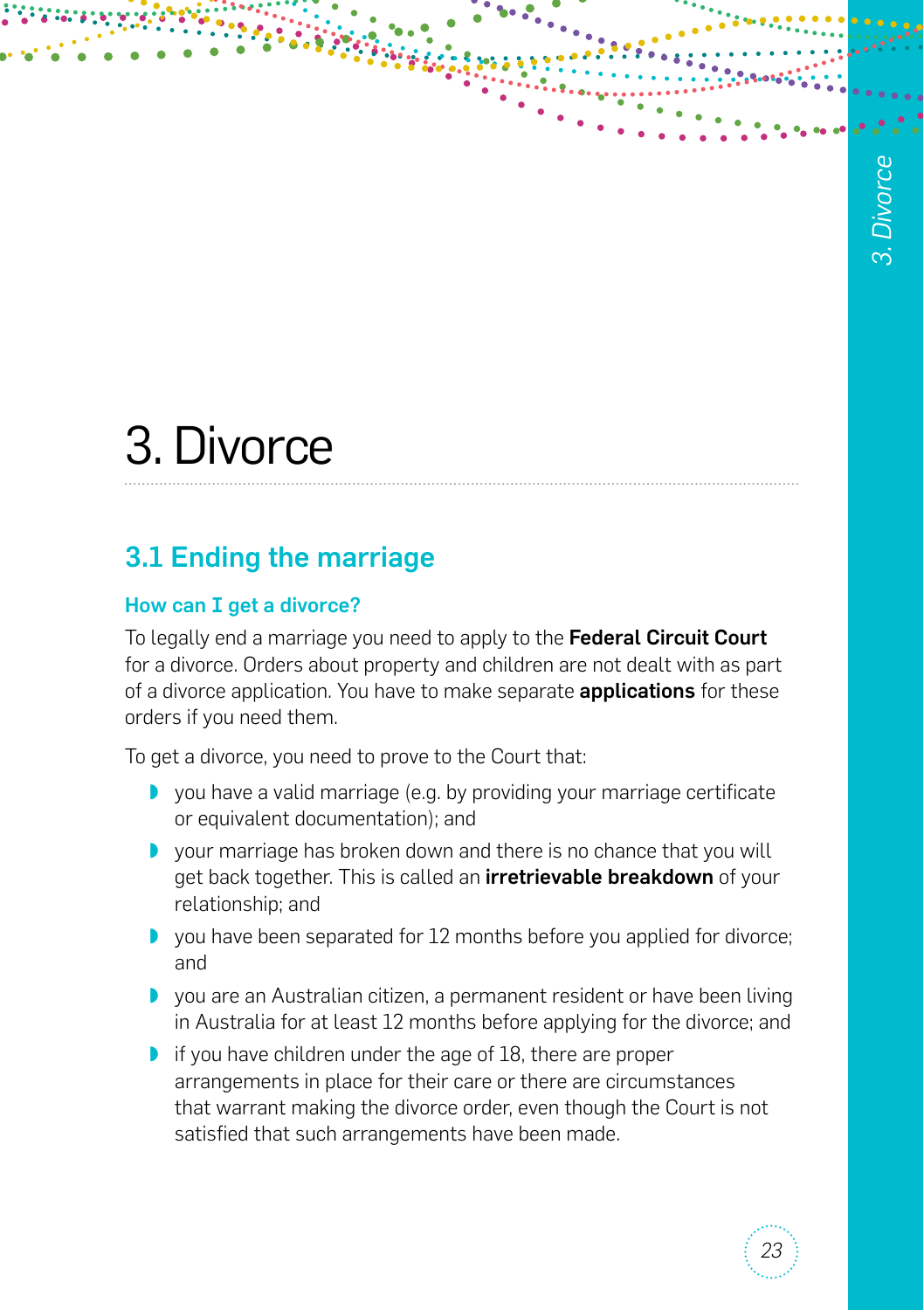#### What does 'separated' mean?

You are considered to be separated from the day either you or your **spouse** decide the marriage is over and communicate this to the other person.

You can get back together for up to three months without re-starting the 12-month **separation** period. However, the time you spend back together does not count as part of the separation. For example: If you separate for two months, get back together for one month and then separate again, the Court will consider that you have been separated for two months not three months.

You may be able to get a divorce if you and your spouse have separated but still live in the same house for financial or other reasons. This is called *separation under one roof*. When you apply for a divorce you will need to prove that your marriage has ended and you and your spouse live separate lives. You do this by providing the Court with two affidavits, one from you and one from a friend or family member, telling the Court about your separate lives. For example, you sleep in separate rooms, do not cook each other dinner or do each other's laundry, do not go out as a family, or eat and entertain together. Children over 18 can make this affidavit.

#### What if I was married for less than two years?

If you have been married for less than 2 years, you need to see a family counsellor to discuss the possibility of reconciliation before you can apply for a divorce. If your spouse is violent and you are afraid to see him or her, discuss this with the counsellor when you make an appointment. The counsellor should arrange separate appointments. If your spouse will not attend counselling, you may still get your divorce by applying for permission (called special leave) from the Court. Unless you urgently need a divorce, it is easier to wait for two years from the date of marriage to apply for divorce.

# 3.2 Legal process and procedures

#### What are the steps involved in getting a divorce?

Doing your own divorce application is not too difficult and there are many ways to find help with it if you have any problems or questions.

The *Application for Divorce Kit* on the Federal Circuit Court website ([federalcircuitcourt.gov.au](http://www.federalcircuitcourt.gov.au)) provides a step-by-step guide to doing your own divorce. Most people will need to eFile (file documents over the

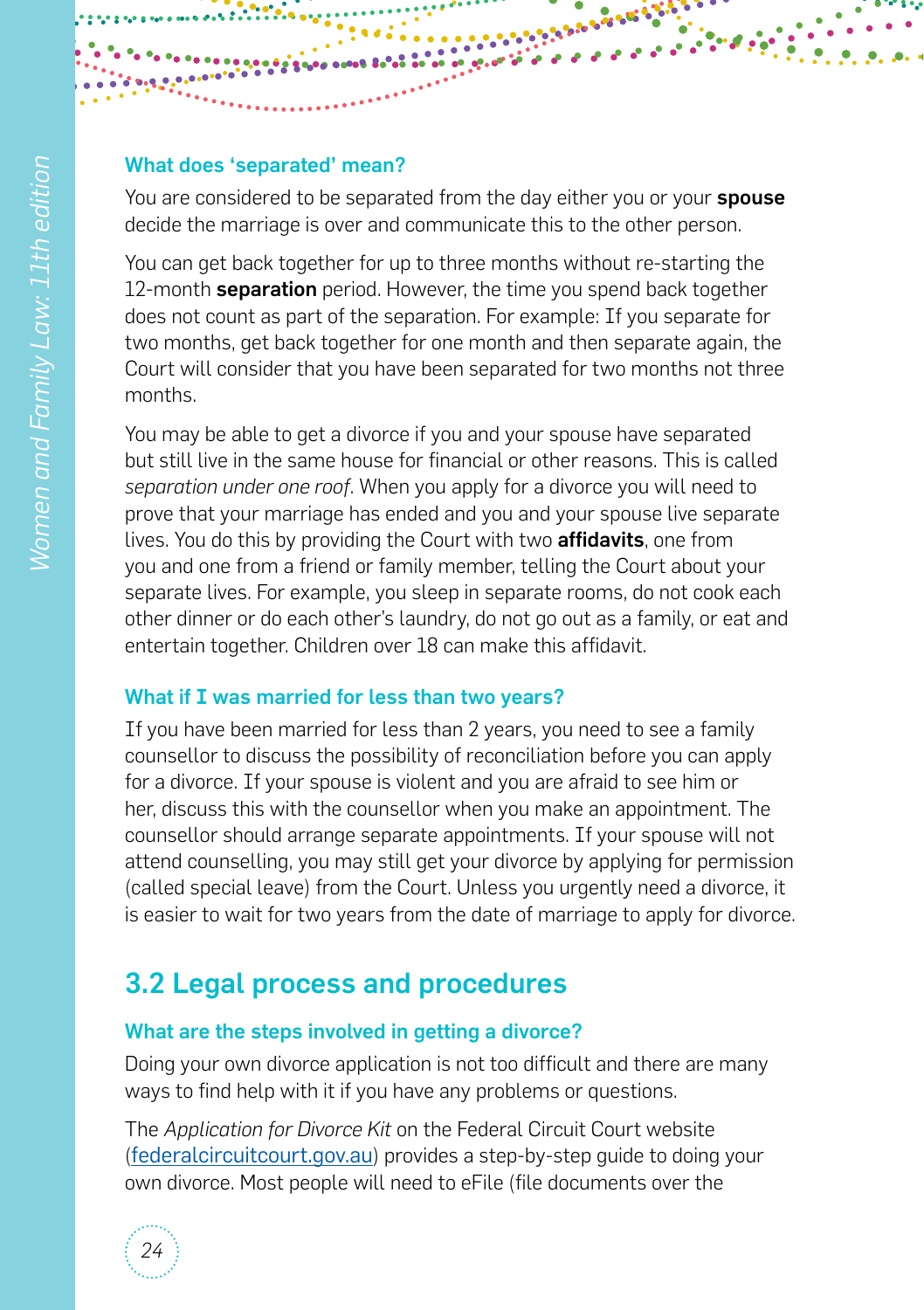internet) their divorce application via the Commonwealth Courts Portal (the Portal) ([comcourts.gov.au](http://comcourts.gov.au)). The Portal is not currently available to same-sex couples wanting to divorce. They will need to contact the National Enquiry Centre (1300 352 000) for information about applying for divorce.

A summary of the steps involved in getting a divorce is set out below:

# *1 Complete an application for divorce online*

You will need an email address to register to use the Portal. You will also need access to a printer, scanner and a Visa or a Mastercard to pay for the filing fee. See ➤ *Chapter 9: Family Law Fees* for more details. A reduced fee may apply in some circumstances. You can apply on your own (this is known as a sole application) or together with your spouse (this is known as a joint application).

You need to complete and print your application. You need to sign the *Affidavit for eFiling Application (Divorce)* in front of a solicitor or Justice of the Peace. Once signed and witnessed, you need to upload:

- ◗ the signed *Affidavit for eFiling Application (Divorce)*;
- ◗ your marriage certificate;
- ◗ any affidavits and any other documents for example, evidence of your citizenship, such as your Medicare card;

onto the Portal.

After you pay the filing fee, you will need to choose the location of the court and the date you would like your divorce application to be heard.

The Portal will stamp the documents you uploaded with a court seal. If you have made a sole application, you will need to print the sealed documents and serve them on your spouse.

If you have made a joint application, you do not have to serve your spouse with any documents.

# *2 Serve the application on your spouse*

It is very important that you follow the strict rules for serving (formally giving) your spouse with a divorce application. Further information on how to serve is below.

The following documents need to be served on your spouse:

■ the application for divorce;

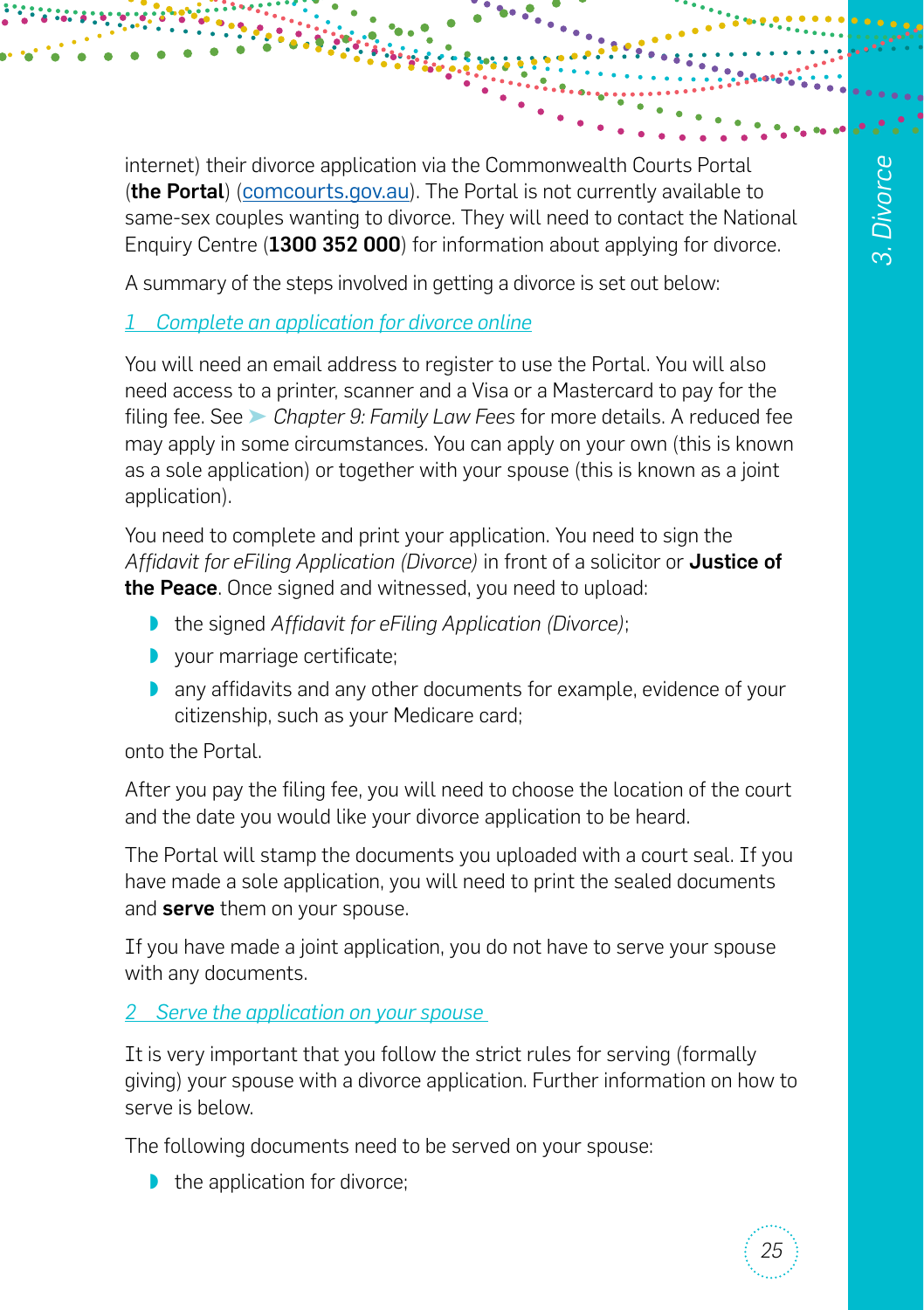- ◗ *Affidavit for eFiling Application (Divorce)*;
- ◗ a copy of the *Marriage, Families and Separation* brochure (available on [familycourt.gov.au](http://familycourt.gov.au)); and

ことならば

◗ any other documents you eFiled on the Portal, except the copy of your marriage certificate.

Your spouse must be served at least 28 days before the hearing date if they are in Australia or 42 days before the hearing date if they are overseas.

You can serve the documents on your spouse in two ways:

#### **■** service by post

If you are confident that your spouse will sign and return an Acknowledgement of Service form, you can try service by post. Without a signed Acknowledgement of Service form, the Court cannot be sure that your spouse received the documents.

#### **■** service in person

You cannot serve the documents on your spouse yourself. You can get a friend or relative aged over 18 to deliver the documents, or use a professional process server.

# *3 File the service documents*

You must prove to the Court that your spouse has been served. You do this by eFiling:

- ◗ if you served your spouse in person, an *Affidavit of Service by Hand (Divorce)*, made by the person who served your spouse with the divorce; and
- ◗ if you served your spouse by post, the *Acknowledgement of Service (Divorce)* form signed by your spouse.

This proves to the Court that your spouse received a copy of your application and the date they received it.

If your spouse was served in person, your spouse can, but does not need to, sign the *Acknowledgement of Service (Divorce)*.

# *4 The court hearing*

If you have made a joint application or there are no children aged under 18 then you do not have to go to court, unless you are asking the court to make other orders about service (see below), or you have been living

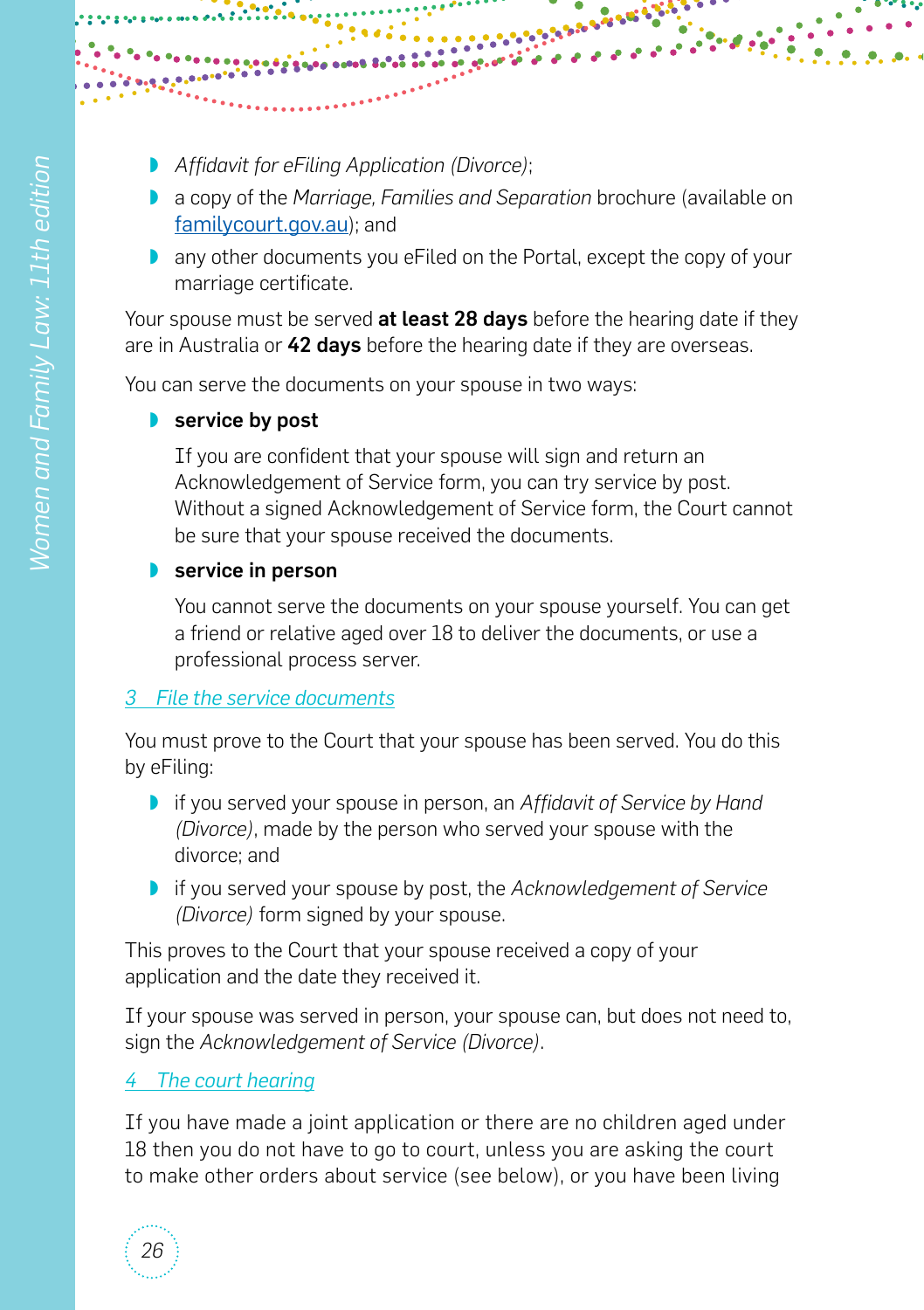separately under the same roof or have been married for less than two years.

If you are asking for the divorce and you have children aged under 18, you need to go to court for the hearing. When you arrive, there will be a list of cases displayed in the court building and a court attendant to direct you to the right courtroom. A court officer will call your name when the Court is ready for your case. Tell the Court you are the **applicant** and that you want the Court to grant your application for divorce. If you have a solicitor, she or he will talk for you.

## *5 The Court makes its decision*

The Court can:

- **D** grant your divorce;
- ◗ grant your divorce but refuse to make it final until proper arrangements are made about your children;
- ◗ adjourn your case. This means the hearing is postponed to another day so you can give the Court better evidence that your spouse was served or for another reason; or
- ◗ refuse or dismiss your application.

If the Court is satisfied there are grounds for divorce and proper arrangements have been made for your children, it will make a divorce order. The divorce order usually becomes final one calendar month later and is called a final divorce order. The Court can decide to shorten the time after which the divorce order becomes final. A sealed (stamped) copy of the final divorce order will be available on the Portal, which is proof that you are divorced.

# What if I cannot find my spouse?

The Court will require proof that your spouse has been served with (formally given) the divorce application. If it is impossible to send a copy of the divorce application to your spouse, the Court can agree to **dispense** with service (i.e. the Court can say that you do not need to serve your spouse). Before doing this, the Court will need to see proof of the ways you have tried to find them by, for example, checking with their family or friends or their last place of work. You will need to eFile an affidavit setting out the attempts you have made to find them.

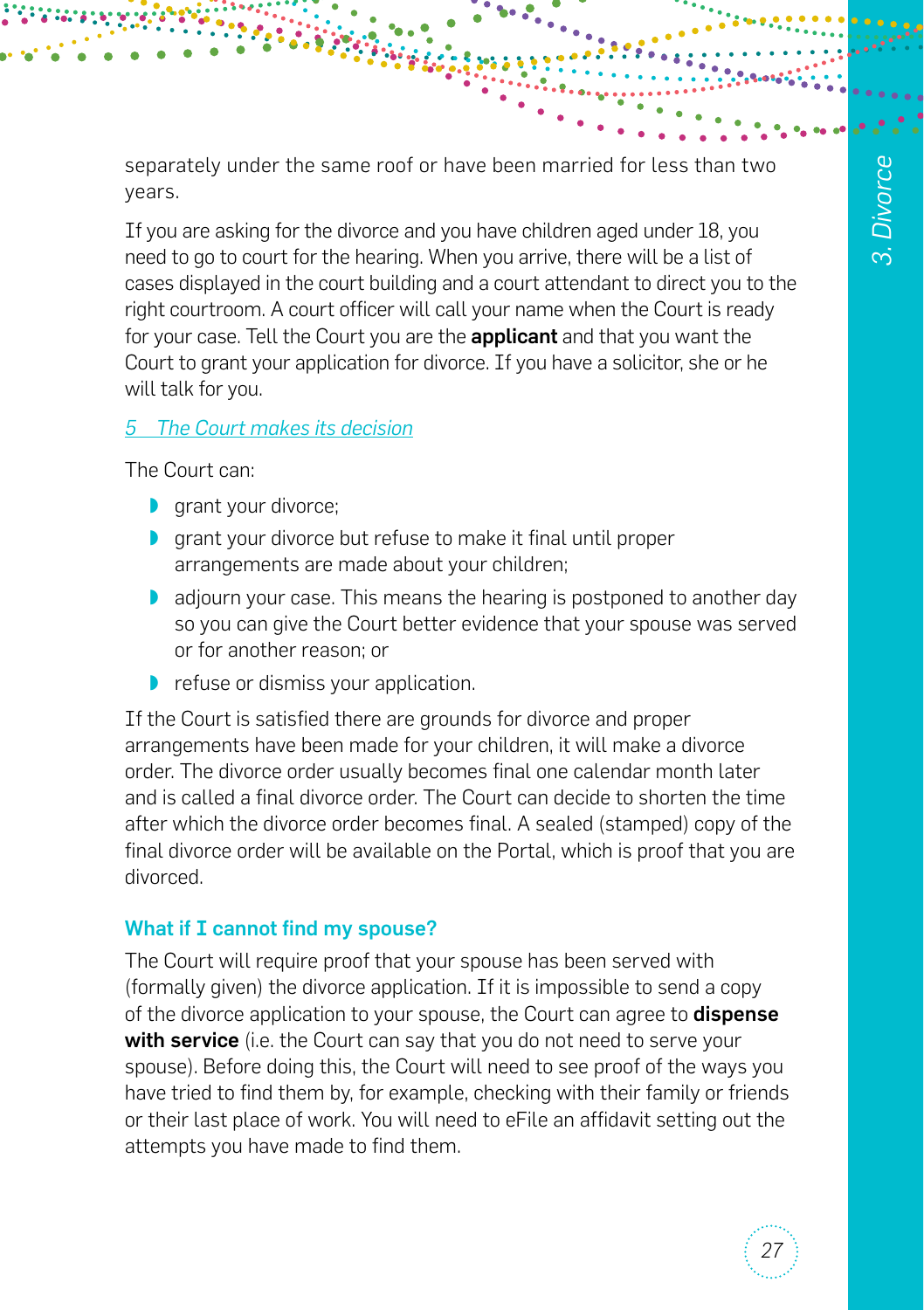

If you know where one of your spouse's relatives is, the Court can order that you serve that person instead of your spouse. This is called substituted service.

#### What if my spouse is overseas?

You can serve your spouse by post or in person with the assistance of a process server. The Court can order some other type of service, for example, substituted service (service on someone else, such as a relative, or by email).

## If I was married overseas, can I still apply for a divorce in Australia?

If you were married overseas you can apply for a divorce in Australia. The test for a divorce is the same as the test applied to marriages made within Australia. That is, you can apply for a divorce as long as you can show the Court that you have a valid marriage, that your marriage has irretrievably broken down, you have been separated for 12 months and that you or your spouse is an Australian citizen, a permanent resident or have been living in Australia for at least 12 months before applying for a divorce.

You will need to provide evidence of your overseas marriage by way of a certificate or official document from the registry of marriages in the country where you got married. If this document is not in English, you also need to provide an English translation of the document. If you can not produce an official document proving your marriage, you can file an affidavit describing your marriage and the reason why you can't produce an official document.

# What if I do not want to divorce my spouse?

You cannot legally stop a person applying for a divorce as long as the requirements for a divorce have been met. See ➤ *section 3.1* above for the legal requirements.

However, the law provides for fair **property settlement, maintenance** and **child support** so you should get advice about these matters if they have not already been sorted out.

# What if my spouse files for divorce and makes untruthful statements in their application?

You can eFile a Response, putting your version of events in a statement. If you eFile a Response you must then go to court for the hearing. It is best

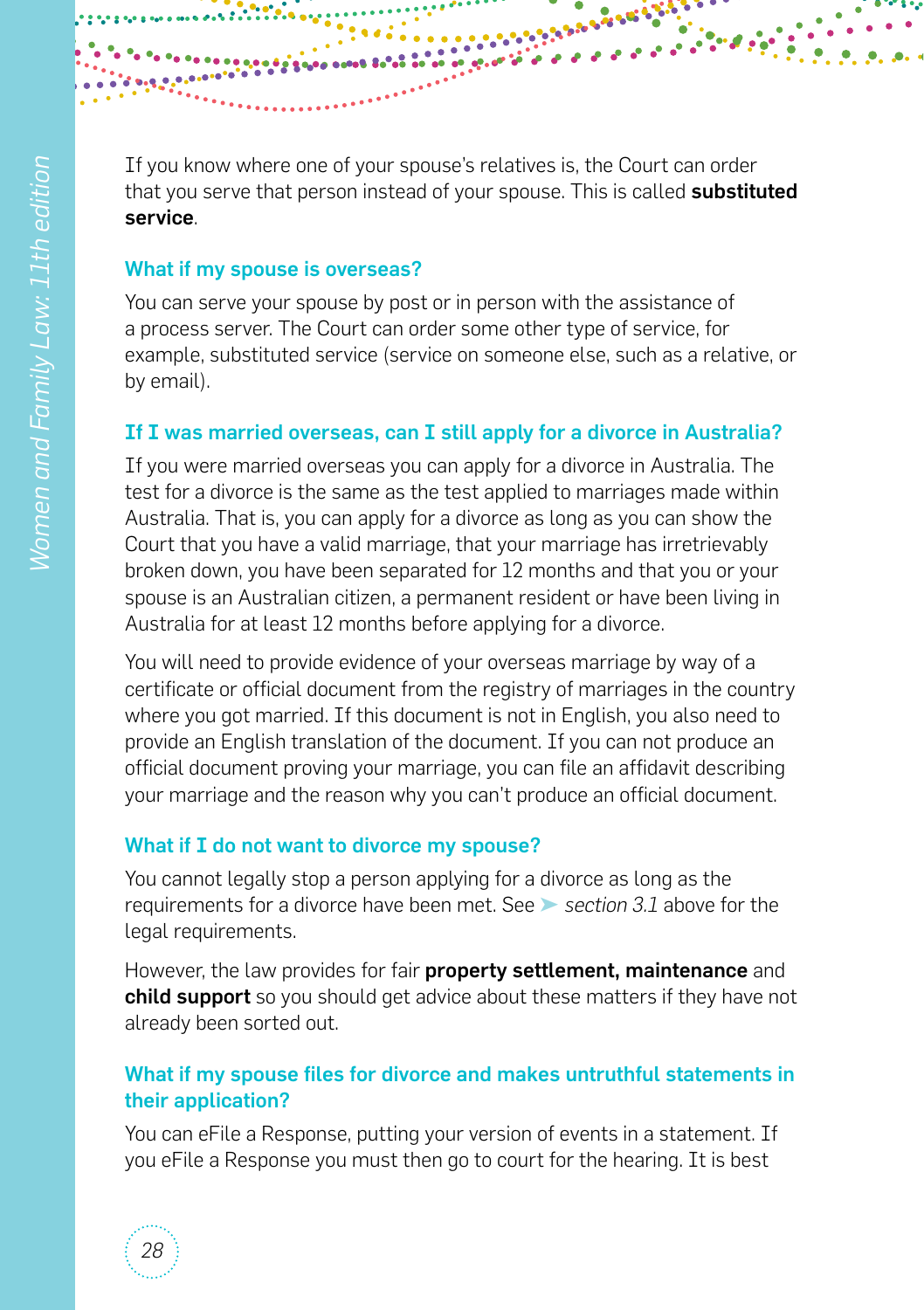to have the record set straight, as the divorce application will remain in the court file.

#### How much will it cost me to get a divorce?

When you apply for a divorce you need to pay for:

- court filing fee
- ◗ a certified copy of your marriage certificate if you do not have the original
- ◗ translation of marriage certificate (if not in English see ➤ *What if I need my marriage certificate translated?* in *section 3.3* below)
- ◗ a process server to serve your divorce application on your spouse on average costs between \$70–\$140 (depending on location of spouse)
- ◗ your lawyer's fees if you have used a lawyer to help with your divorce application.

See ➤ *Chapter 9: Family Law Fees* for current fees.

If you and your spouse have a child under 18 years old, you will also need to attend a hearing at court. This could mean taking a day off work.

If your spouse starts the divorce proceedings then you will not have to pay for the divorce.

Lawyers' costs are set by the Family Law Rules and Federal Circuit Court Rules and change each year. Your lawyer can choose to charge more than the set amount as long as they tell you up front, and you sign a costs agreement.

#### What if I need to apply for a divorce but can't afford the court filing fee?

You may be eligible for a reduced filing fee for divorce applications if you are:

- ◗ entitled to Commonwealth health concessions (see below);
- ◗ receiving Legal Aid, Youth Allowance, Austudy payments or Abstudy or are represented by an approved legal aid scheme or service, including an approved community legal centre;
- under 18 years old; and/or
- ◗ an inmate of a prison or detained by law in a public institution.

Reduced filing fees for divorce are granted to primary cardholders (but not dependants of the primary cardholder) of a Health Care Card, Health

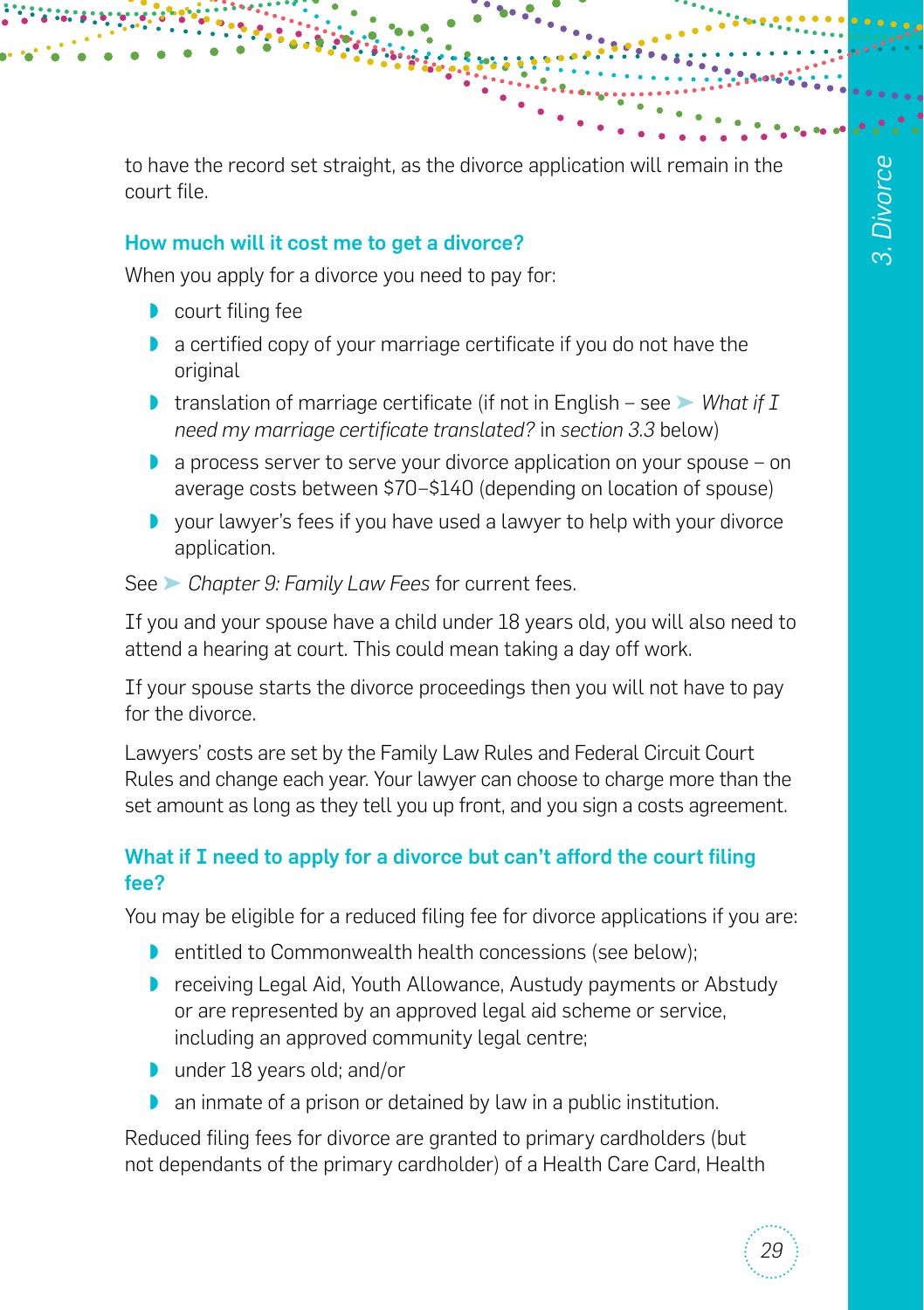

Benefit Card, Pensioner Concession Card, Commonwealth Seniors Health Card, or any other card issued by Centrelink or the Department of Veterans' Affairs that entitles you to Commonwealth health concessions.

If you do not fall within the categories above but cannot afford court fees, you can still apply for a reduced fee by filing a Reduction of Fees (Financial Hardship) application. The court will consider whether a reduced fee is appropriate, based on your personal circumstances.

# 3.3 Marriage certificates

# What if I can't find my marriage certificate?

If you do not have your marriage certificate, you can order a certified copy from the Registry of Births, Deaths & Marriages. There is a standard fee for a marriage certificate. A certificate can be provided urgently for an extra charge. See ➤ *Chapter 9: Family Law Fees* for current fees or contact the Registry of Births, Deaths & Marriages: [www.bdm.nsw.gov.au](http://www.bdm.nsw.gov.au)

If your foreign marriage certificate is not available, you must eFile an affidavit with your divorce application explaining why the certificate is not available.

# What if I need my marriage certificate translated?

If your marriage certificate is not in English, you will need to have your marriage certificate translated into English by a certified translator. The translated version of your marriage certificate must be eFiled, with an affidavit by the translator stating they are competent to make official translations.

You may be able to get your marriage certificate translated for free. Visit [translating.dss.gov.au](http://translating.dss.gov.au) for more information. Otherwise, you can attend your local Service NSW Centre and pay to have your marriage certificate translated into English.